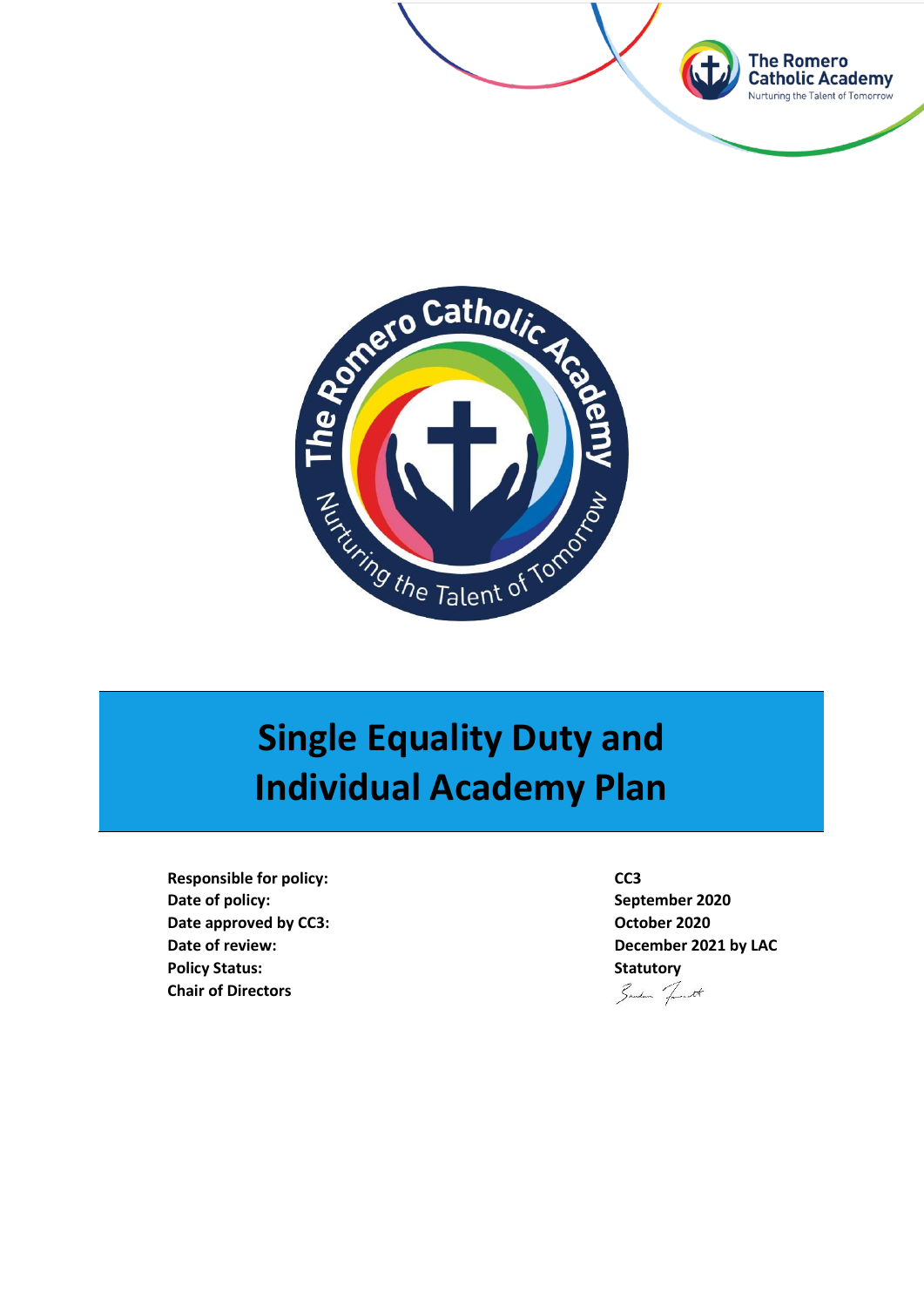# **Definitions**

In this **Single Equality Duty**, unless the context otherwise requires, the following expressions shall have the following meanings:

**The Romero Catholic Academy** 

- i '**The Romero Catholic Academy**' means the Company named at the beginning of this **Single Equality Duty** and includes all sites upon which the Company is undertaking, from time to time, being carried out. The Romero Catholic Academy includes; **Corpus Christi**, **Good Shepherd**, **Sacred Heart**, **Blue Sky**, **SS Peter and Paul**, **St Gregory**, **St John Fisher**, **St Patrick**, **Cardinal Wiseman**, **Shared Services Team**.
- ii '**Romero Catholic Academy'** means the Company responsible for the management of the Academy and, for all purposes, means the employer of staff at the Company.
- iii '**Board'** means the board of Directors of the Romero Catholic Academy.
- iv '**Chair'** means the Chair of the Board or the Chair of the Local Academy Committee of the Academy appointed from time to time, as appropriate.
- v '**Clerk'** means the Clerk to the Board or the Clerk to the Local Academy Committee of the Academy appointed from time to time, as appropriate.
- vi '**Catholic Senior Executive Leader**' means the person responsible for performance of all Academies and Staff within the Multi Academy Company and is accountable to the Board of Directors.
- vii '**Diocesan Schools Commission**' means the education service provided by the diocese, which may also be known, or referred to, as the Birmingham Diocesan Education Service.
- viii '**Local Academy Committee**' means the governing body of the School.
- ix '**Academy Committee Representatives'** means the governors appointed and elected to the Local Academy Committee of the School, from time to time.
- x '**Principal'** means the substantive Principal, who is the person with overall responsibility for the day to day management of the school.
- xi '**School'** means the school or college within The Romero Catholic Academy and includes all sites upon which the school undertaking is, from time to time, being carried out.
- xii '**Shared Services Team'** means the staff who work in the central team across the Company (e.g. HR/ Finance)
- xiii '**Vice**-**Chair'** means the Vice-Chair of the Governing Body elected from time to time.
- xiv **'Catholic Education Service'** means the national advisory body for Catholic schools (also known as CES)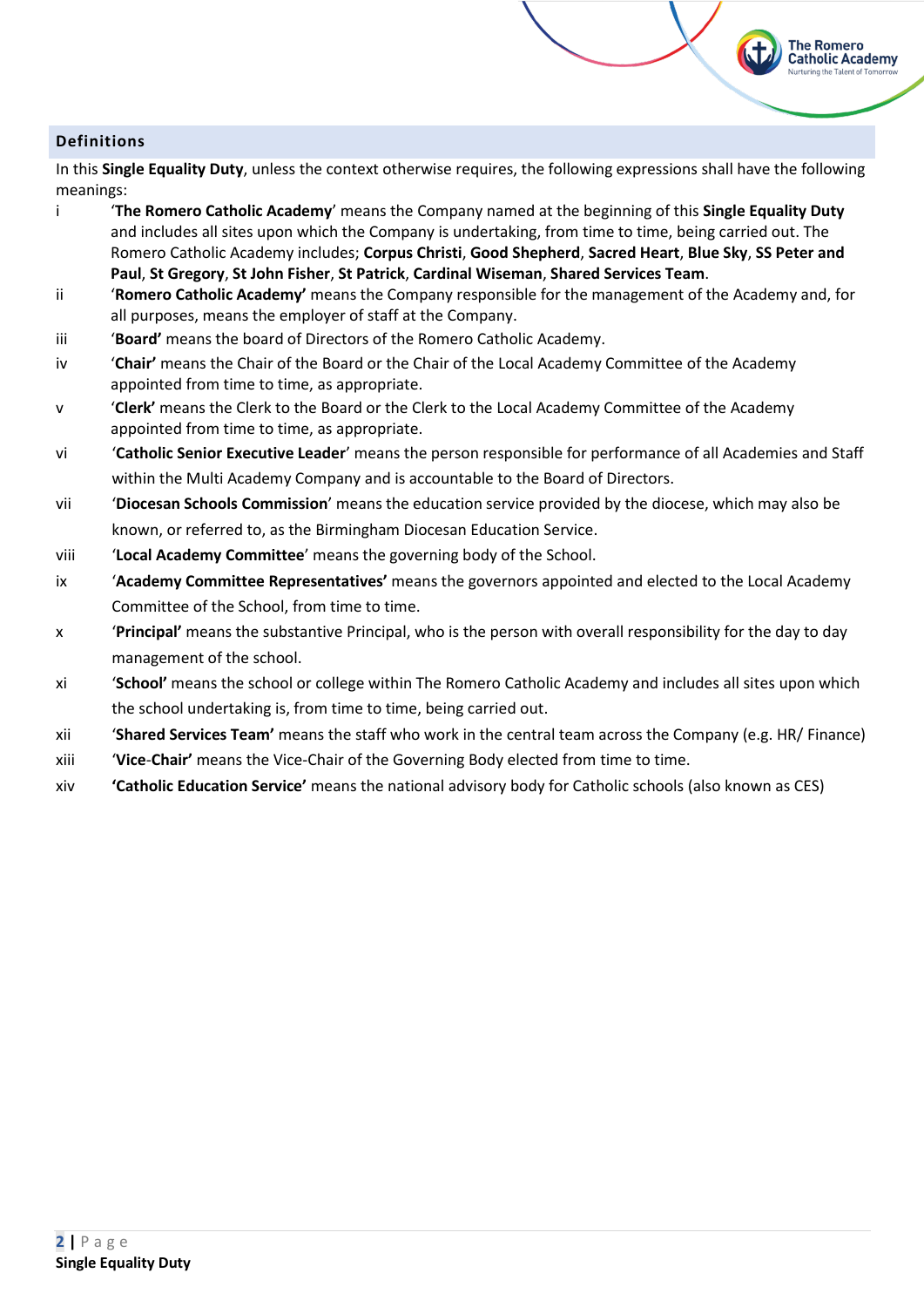# **1. Introduction**

1. Introduction The Equality Act 2010 (the Act) replaced previous anti-discrimination laws with a single Act and came into force on 1 October 2010. A key measure in the Act is the public sector Equality Duty, which came into force on 5 April 2011.

**The Romero Catholic Academy** 

The Equality Duty ensures that all public bodies play their part in making society fairer by tackling discrimination and providing equality of opportunity for all. The aims of the Equality Duty are to:

- Eliminate unlawful discrimination, harassment and victimisation and other conduct prohibited by the Act.
- Advance equality of opportunity between people who share a protected characteristic and those who do not.
- Foster good relations between people who share a protected characteristic and those who do not. *(Taken from The Public Sector Equality Duty)*

In The Romero Catholic Academy, we believe all members of our community should contribute to advancing equality, diversity and inclusion. We will aim to do this by focusing on:

- Remove or minimise disadvantages suffered by people with protected characteristics due to having that characteristic.
- Take steps to meet the needs of people with protected characteristics that are different from people who do not have that characteristic (including taking account of a disability).
- Encourage protected groups to participate in public life and in any other activity where participation is disproportionately low.

(*Taken from The Public Sector Equality Duty)*

The Protected Characteristics are:

- **1.** Age
- **2.** Disability
- **3.** Pregnancy and maternity
- **4.** Religion or belief (including 'lack of')
- **5.** Race this includes ethnic or national origins, colour or nationality
- **6.** Sex
- **7.** Sexual orientation
- **8.** Gender reassignment
- **9.** Marriage and civil partnerships (but just for the first aim of the duty)

It is also unlawful to discriminate on the basis of association or perception i.e. because a person with whom the pupil or prospective pupil is associated has a protected characteristic, or if you think a person has a protected characteristic even if this is mistaken.

Although age is also a protected characteristic in relation to employment and to the provision of goods and services (except for children) this does not apply to pupils in schools. This allows schools to differentiate on the basis of age so that schools can continue to organise children in age groups and treat them age appropriately etc. This applies even where the pupil is over the age of 18. *(Taken from CES Equality Act 2010 Guidance for schools)*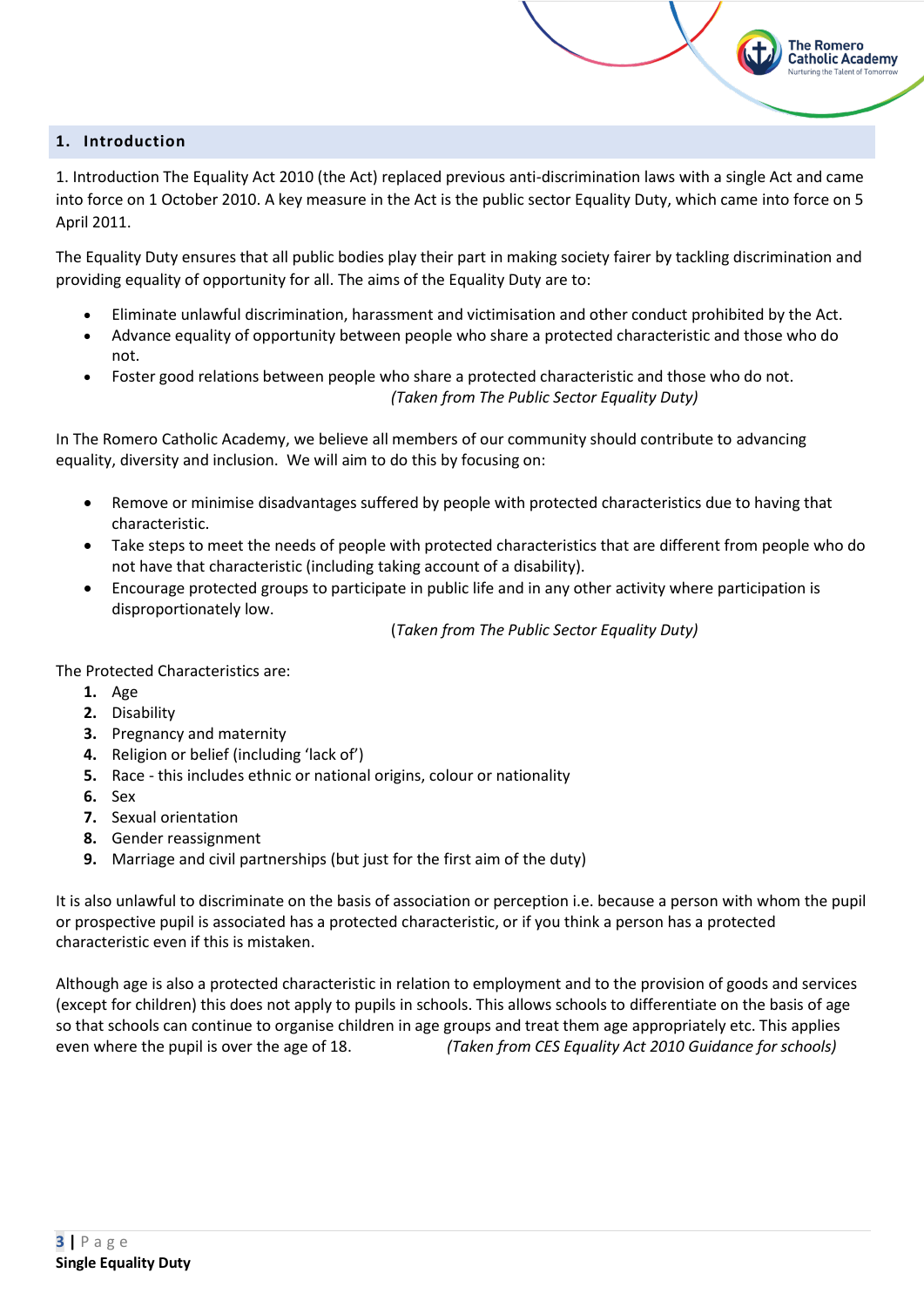# **2. Legal Requirements**

Under the duty, all public sector bodies are required to:

**1. Publish equality information:** Public authorities to publish information annually to demonstrate compliance with the general equality duty.

**The Romero Catholic Academy** 

This information shall include information relating to people with protected characteristics who are:

- Employees
- Affected by its policies and practices

All information should be published in an accessible manner. It can be published individually or as part of another document.

**2. Prepare and publish equality objectives:** Public authorities to prepare and publish one or more equality objectives it thinks it should achieve to meet the general equality duty. To be done at least every four years and leaders must ensure the objectives are specific and measurable.

This policy recognises the four types of unlawful behaviour (see Appendix 1)

- **1.** Direct discrimination
- **2.** Indirect discrimination
- **3.** Harassment
- **4.** Victimisation

# **3. Eliminating discrimination and advancing equality of opportunity**

### **Strategies used in school to help eliminate discrimination and promote equality:**

- Planning activities of a non-stereotypical nature
- Giving pupils time to talk in class discussions to give everyone opportunity to voice opinion and discuss how they are feeling
- Encouraging the sharing of experiences
- Reviewing and updating resources so that appropriate messages are presented to the pupils
- Planning role play experiences to include addressing age, disability, race and gender
- Providing a differentiated curriculum by using classroom approaches that cater for individual differences but which do not make distinctions that have negative effects on pupils, their learning and development
- Displays around the school promoting positive equality issues
- Providing an "entitlement" curriculum which aims to offer the same balanced curriculum and learning experiences to all
- Pupils encouraged to think about the exclusion of others and the negative effect it can have
- Involving pupils in promise making in the classroom and at a whole school level through the school council
- Using assembly time and collective worship themes to reinforce equal opportunity issues
- Using targets and rewards for pupils to reinforce good behaviour and attitudes
- Subject leaders to address equality issues within their subject
- Giving pupils a voice e.g. through the school council
- Sharing various religious celebrations throughout the year
- Holding opportunities to focus on Culture, Diversity and Inclusion throughout the year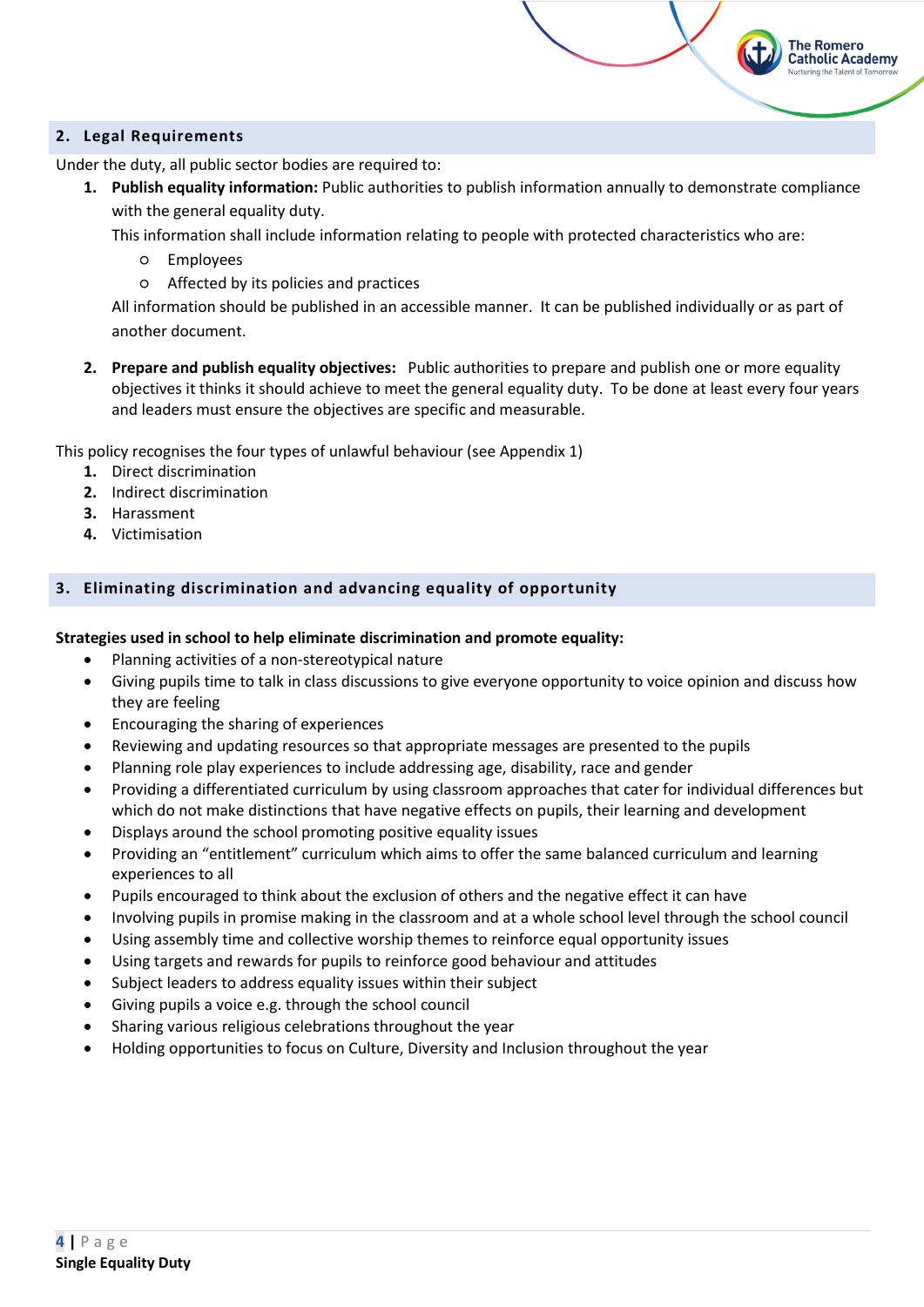# **4. In relation to the Ofsted framework, the Romero Catholic Academy reco gnises that**

- Through the quality of education judgement criteria are clear that the entitlement to a high-quality education applies equally to all learners
- The personal development judgement makes clear the importance of a provider's curriculum extending beyond the academic to include its work in preparing learners for life in modern Britain. It specifically highlights the important role that education providers play in equipping learners to be respectful citizens, developing their understanding of and appreciation for diversity, celebrating what we have in common and promoting respect for the different protected characteristics as defined in law

**The Romero Catholic Academy** 

- The leadership and management judgement criteria include the extent to which leaders have a clear and ambitious vision for providing that high- quality, inclusive education for all
- The leadership and management criteria also include the extent to which those with responsibility for governance ensure that the provider fulfils its legal duties. This includes those under the Equality Act 2010 and, where applicable, the PSED
- The Romero Catholic Academy believes that all learners should receive a high-quality education, including pupils with **Special education needs** and/ or **disability**. Where appropriate the curriculum for learners with SEND should be amended to meet their age, aptitude and ability. As a group of schools, we are committed that the curriculum should be designed for learners with SEND so that it is ambitious and meets their aspirations. In schools, in accordance with Section 20 of the Equality Act 2010, we must make reasonable adjustments for learners with SEND. This may include amending the curriculum and adjusting the provision of information to individual learners. It may also include reasonable adjustments in applying behaviour policies.
- As a group of **faith** schools, we are committed that pupils study a broad curriculum. Within the curriculum we offer, notably in provision for personal development, we set clear expectations about preparing learners for life in modern Britain and their understanding of fundamental British values. We acknowledge that as Catholic schools educating pupils on their faith, we are equally clear that this must be done alongside ensuring that learners are educated about the protections and rights that are afforded to all those with protected characteristics under British law.
- A considerable body of evidence <sup>3</sup> shows variation in the educational performance of different **ethnic** groups. That performance also varies between stages and phases of education. For example, some groups perform well at primary school but less so at secondary school. We are also mindful of evidence that shows certain groups of learners, including some racial groups, are disproportionately represented among those excluded from school. Through our monitoring of school standards (performance; attendance; exclusions etc) and soft data, we will consider whether all learners are benefiting from the curriculum, or whether some are missing out. We will need to consider where leaders are possibly not reaching their potential, whether those learners have things in common – in some cases, this may be race. This will help us to see every learner as a 'whole person', including being aware of their protected characteristics.
- **The Academy Committee** will receive a Principal report, Attendance and Behaviour report through the year to capture the evidence on any trends, trails of underperformance which will be used to raise questions.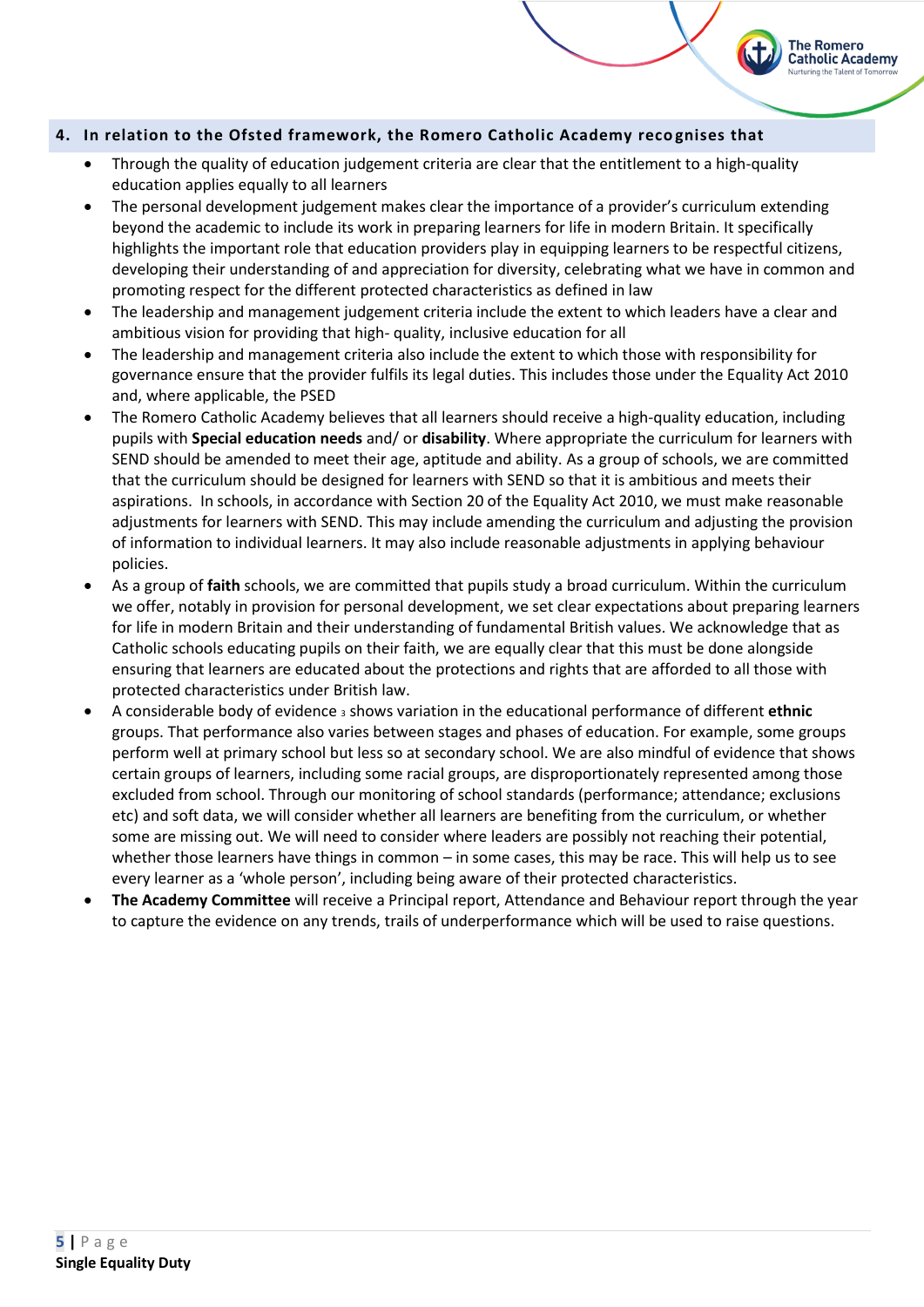# **5. Developing good relations**

The Romero Catholic Academy, strives to deliver a high quality curriculum which results in a positive impact on all learners, thereby encouraging good relations between all learners in the following ways.

**The Romero Catholic Academy** 

### *The behaviour and attitudes judgement criteria include:*

- the extent to which relationships among learners and staff reflect a positive and respectful culture
- whether leaders, teachers and learners create an environment where bullying, peer-on-peer abuse or discrimination are not tolerated
- the speed and effectiveness of the response to bullying, peer-on-peer abuse and discrimination if they do occur.

# *The personal development judgement criteria include the extent to which the provision is:*

- developing learners' understanding and appreciation of diversity
- celebrating what we all have in common
- promoting respect for all the different protected characteristics as defined in the Equality Act 2010.

We believe that tackling these areas specifically through a high-quality curriculum, will ensure that all learners have a positive educational experience.

### **6. Monitoring and evaluation**

The Romero Catholic Academy is committed to comply with our legal duties to advance equality, diversity and inclusion.

Engaging with stakeholders and members of the public to raise any concerns, through the relevant policy, we can focus on improving our positive approach to equality, diversity or inclusion.

### **Success Criteria**

Equal opportunity and the effectiveness of inclusive practices that promote and value diversity and difference will be monitored and evaluated by the Directors. This will include the following (not an exhaustive list):

- Examination results
- Playground/classroom interactions
- Displays in schools
- Learning environment reviews
- Perceptions of parents/carers and pupils e.g. through questionnaires, pupil voice, school councils
- Teaching styles and differentiated work/activities through scrutiny of planning and work
- Use of resources
- Teacher assessment and value-added information
- Classroom observations of the quality of teaching and learning
- Participation in extra-curricular activities
- Attendance and exclusion data reports
- Reports of any incidents of discrimination
- Monitoring of playground behaviour and CPOM information analysis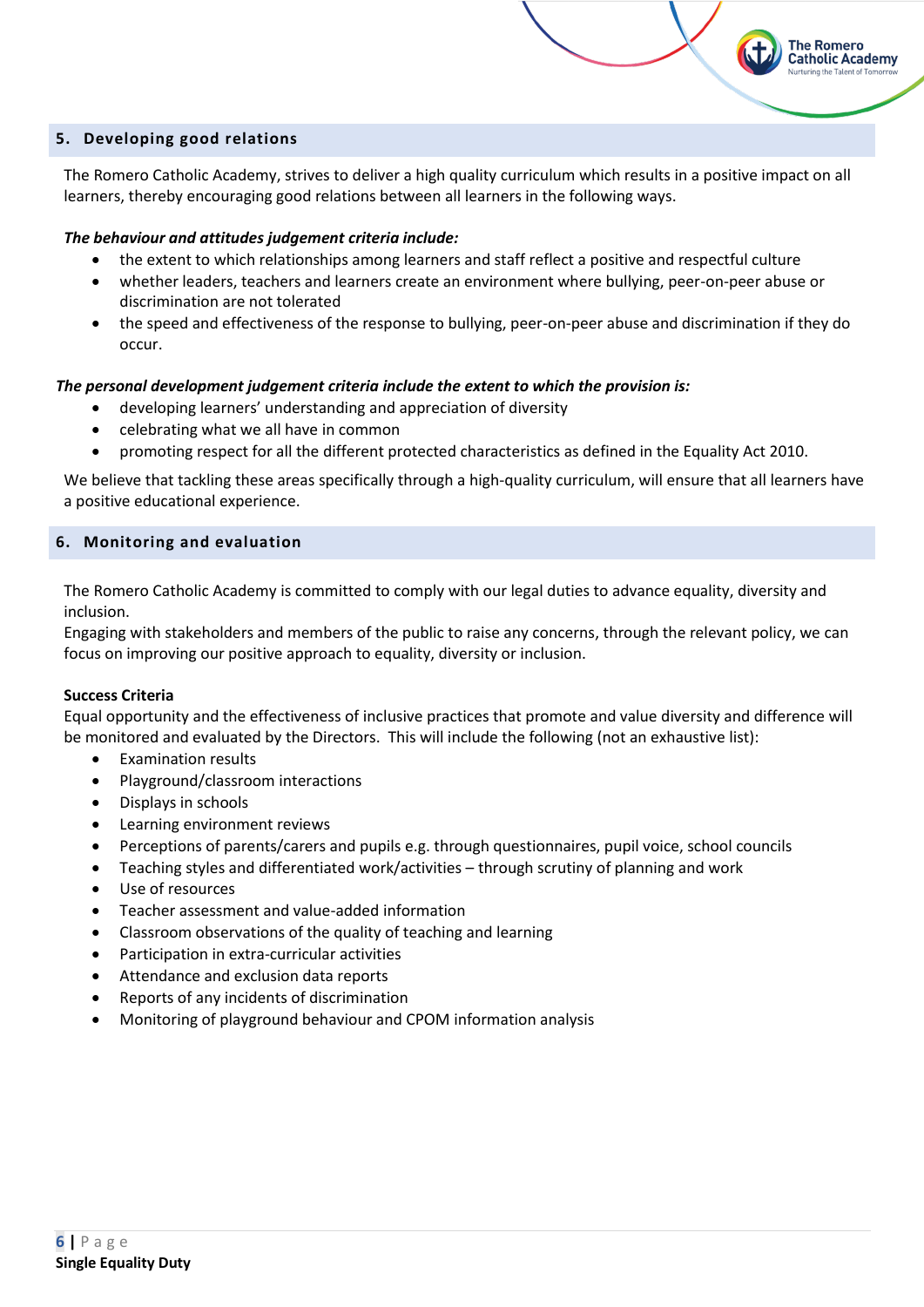# **7. List of school policies and procedures which relate to the Equality Duty**

The following school policies and procedures are relevant to the school's approach to ensuring the aims of the equality duty are met:

**The Romero Catholic Academy** 

# **Academy Policies See individual website**

- Admissions Policy
- Single Equality Duty Plan
- Accessibility Plan

# **MAC Policies Clic[k here](https://romeromac.com/policies-procedures/)**

- Charging Policy
- Equal Opportunities Policy
- Maternity, Adoption and Paternity Leave Policy
- Safeguarding Recruitment Policy
- Secondment Policy
- Sex and Relationships Education Policy
- Special Educational Needs Policy
- Anti-bullying Policy
- Behaviour for Learning Policy

When these policies are reviewed, consideration will be given to the aims of the equality duty and more generally to the school's commitment to value all people equally. In order to ensure that this is done, a copy of points one and two from this document will be included with any of the above policies when they are due for review by Direct

ors and Academy Representatives as a reminder of the need to consider the impact of these policies in promoting equality.

# **8. Data relating to our adherence to equality duty**

The following is a list of the data that we will publish as and when appropriate in line with the Equality Duty:

- National Performance Data relative performance of different groups of students in school
- Summary of behaviour data (including exclusions) broken down by characteristics
- Report showing the 'makeup' of current staff by characteristic (gender, race, etc) where we have the information.
- Report of specific complaints/incidents of bullying specifically related to age, race, religion, gender or sexuality.
- Reference to any sections of the school Self Evaluation Form which provide evidence of the way in which we have promoted equality &/or important actions agreed which relate to promoting equality during the year

This information, where appropriate, will be published as part of the Principal's report. In addition, a brief commentary on the above data, summarising evidence of performance in relation to the above headings will be published with this document on the school's website. This summary will not contain specific data as this could enable identification of individuals. Instead, it will be a commentary of the review by governance.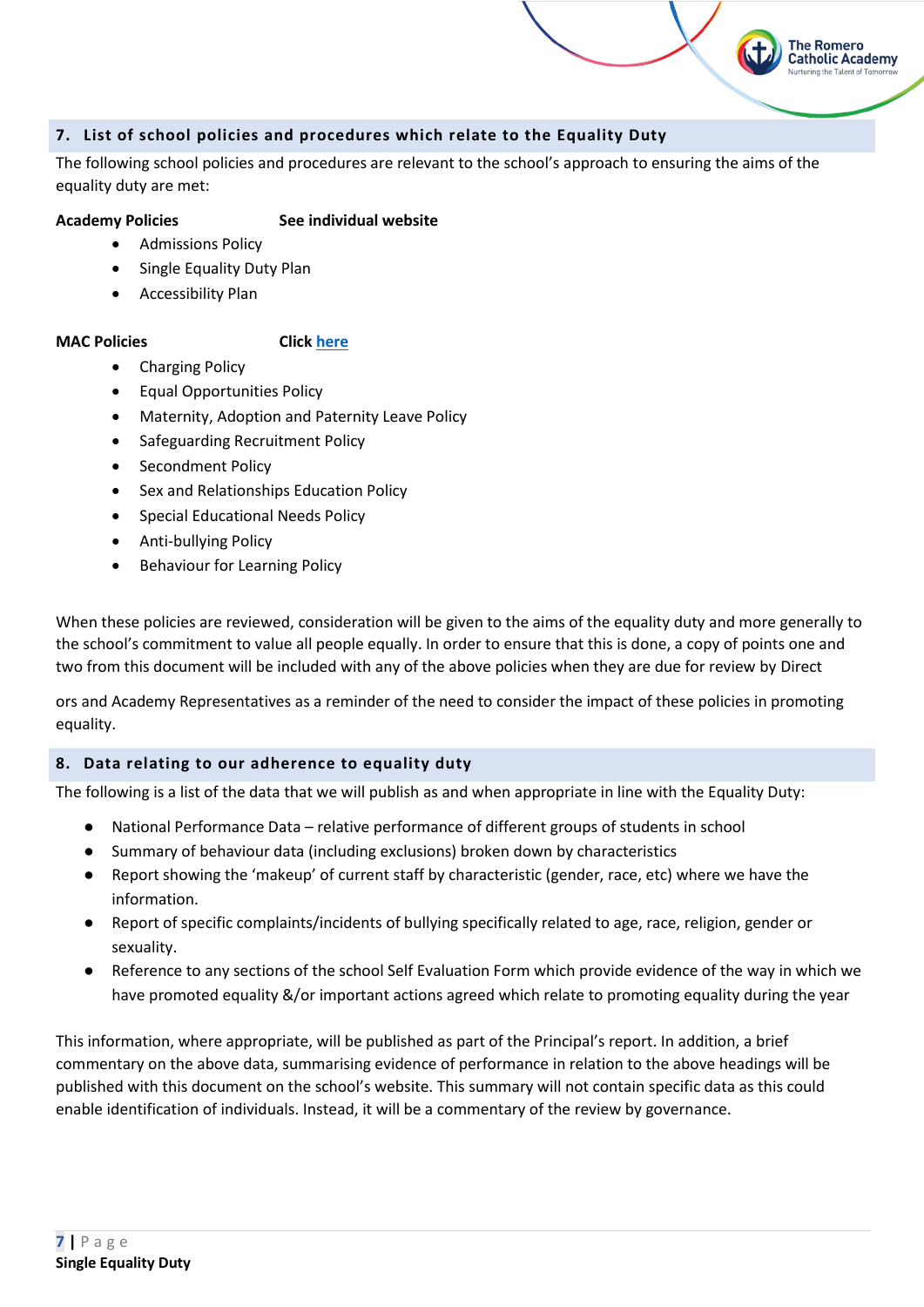# **Appendix 1**

The Equalities Act 2010 defines four kinds of unlawful behaviour – direct discrimination; indirect discrimination; harassment and victimisation.

**The Romero Catholic Academy** 

# **Unlawful behaviour**

- **1. Direct discrimination** occurs when one person treats another less favourably because of a protected characteristic, than they treat, or would treat, other people;
- **2. Indirect discrimination** occurs where a "provision, criteria or practice" is applied which has the effect of putting people who have a protected characteristic at a disadvantage when compared to people without that characteristic;
- **3. Harassment** "unwanted conduct, related to a relevant protected characteristic, which has the purpose or effect of violating a person's dignity or creating an intimidating, hostile, degrading, humiliating or offensive environment for that person. In schools this applies only to harassment because of sex, race, disability and pregnancy and maternity. It does not apply to religion or belief, sexual orientation or gender reassignment. This does not of course mean that such behaviour would be permissible; it would remain unlawful discrimination notwithstanding that this legal definition does not apply;
- **4. Victimisation** is where a person is treated less favourably because of something done ("a protected act") in connection with the Act e.g. because the person has brought a claim under the Act.

*(Taken from CES Equality Act 2010 Guidance for Catholic Schools)*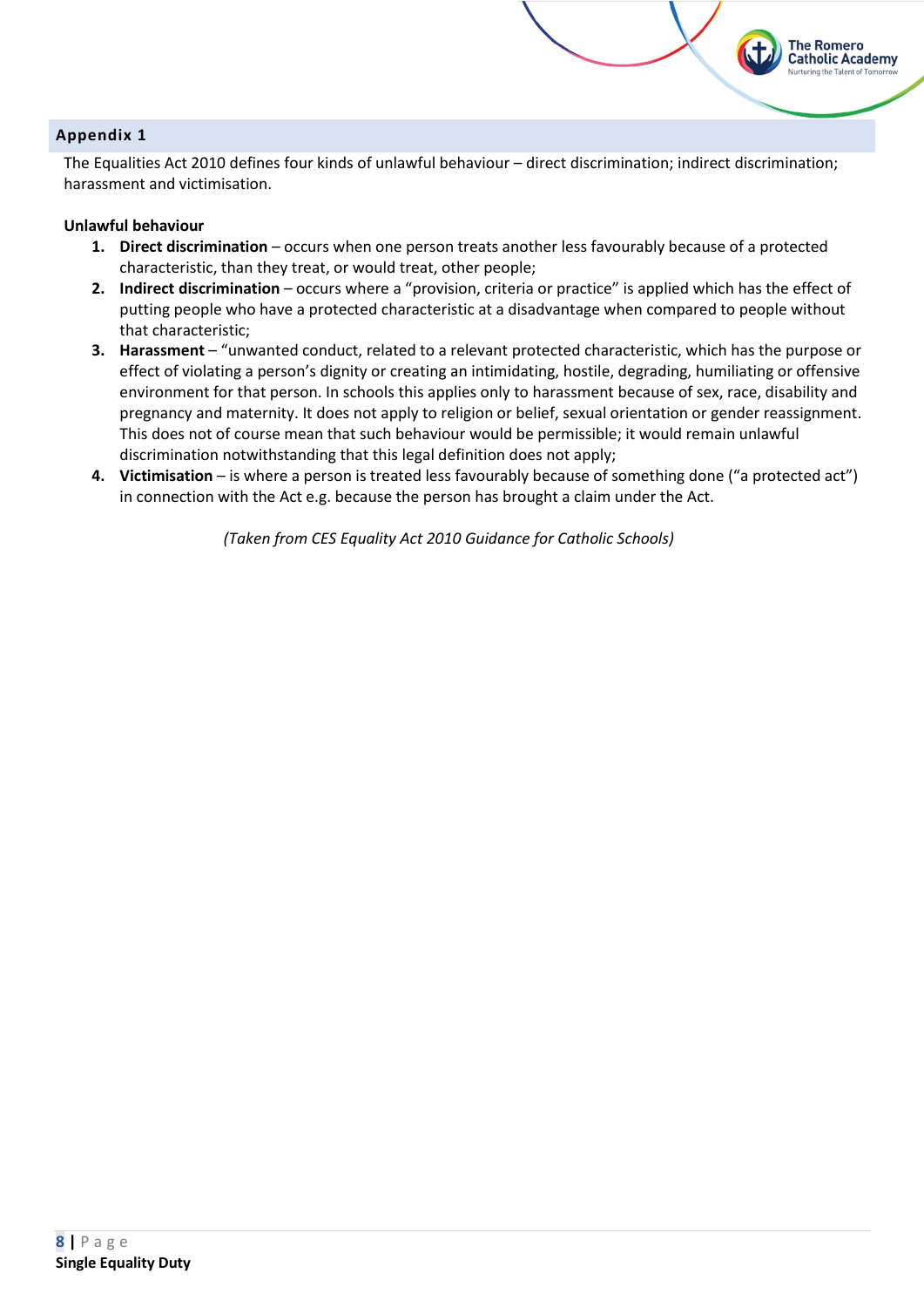# **Appendix 2 Exceptions**

# Exceptions for Schools with a Religious Character

# **1. Admissions**

a. Priority may be given on the basis of faith criteria in cases of where schools are oversubscribed in accordance with admissions law and the provisions of the School Admissions Code. Schools designated as having a religious character must have regard to any guidance from the body or person representing the religion or religious denomination when constructing faith-based oversubscription criteria and must also consult that body or person when deciding how membership or practice of the faith is to be demonstrated. Catholic schools must therefore have regard to diocesan guidance and consult with their diocese. This applies to all Catholic schools, including schools which are under the trusteeship of a religious order.

**The Romero Catholic Academy** 

# **2. Benefits, facilities and services**

- a. Exceptions are provided for schools with a religious character in relation to how education is provided and access to aspects of school life. Catholic schools will still be able to mark or celebrate events specific to their religion and ethos.
- b. Parents, guardians or carers will not be able to claim that their children have been discriminated against simply because an equivalent celebration of events of significance to their particular religion is not arranged. Schools will also still be able to organise trips to a local church and will not have to organise visits to accommodate children of other faiths within the school. The DfE guidance also states as an example that a child of a different faith could not claim that they were being treated less favourably because objects symbolic of a school's faith, such as the Bible, were given a special status on the school.

# **3. Employment**

- a. The Act provides that for schools with a religious character it will not be unlawful discrimination to do certain things permitted by the School Standards and Framework Act 1998 ("the SSFA"). This means that for Catholic schools, in common with other voluntary aided schools, preference may be given in connection with the appointment, remuneration or promotion of teachers, to those whose religious beliefs or religious practice is in accordance with the tenets of the school's religion or religious denomination or who give or are willing to give religious education in accordance with the tenets of the faith. Conduct that is incompatible with the precepts of the Church, or which fails to uphold its tenets, may be taken into consideration in determining whether the teacher's employment should be terminated.
- b. Independent schools with a religious character may also consider religious considerations. Academies, although publicly funded, are independent schools. The Act contains equivalent provisions for Catholic independent schools as apply to 1 DfE School Admissions Code 1st February 2012 paragraph 1.38 2 Section 60(5) School Standards and Framework Act 1998 7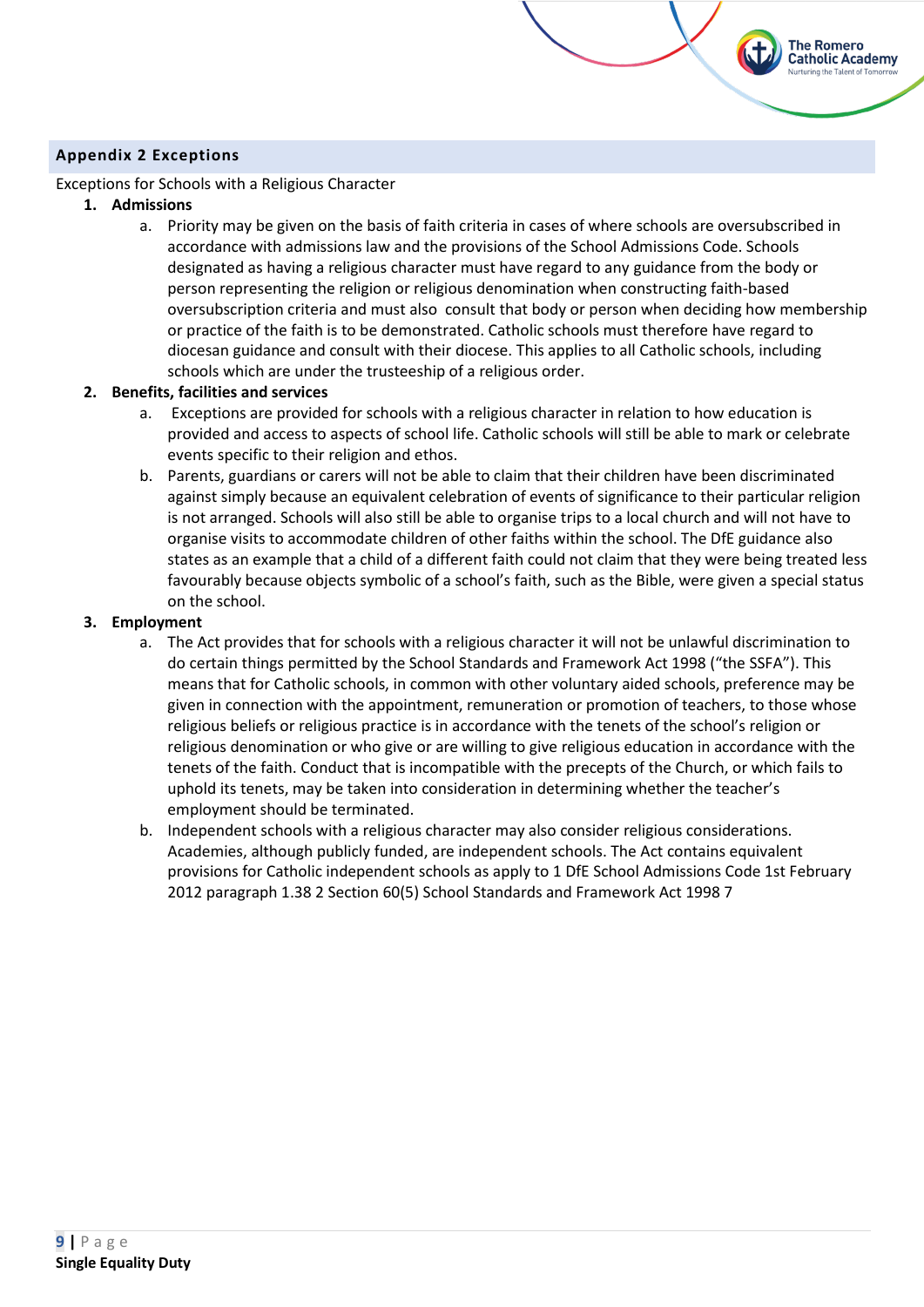# **Cardinal Wiseman Secondary School – Individual Academy Plan**



|    | <b>Equality</b><br><b>Strand</b> | <b>Focus</b>                                                                                                           | <b>Planned Actions</b>                                                                                                                                                                           | <b>Timescale</b>                                                                                                                | <b>Person</b><br><b>Responsible</b>                                                                                         | <b>Monitoring</b>                                        | <b>Success Criteria</b>                                                                                                                                                                   |
|----|----------------------------------|------------------------------------------------------------------------------------------------------------------------|--------------------------------------------------------------------------------------------------------------------------------------------------------------------------------------------------|---------------------------------------------------------------------------------------------------------------------------------|-----------------------------------------------------------------------------------------------------------------------------|----------------------------------------------------------|-------------------------------------------------------------------------------------------------------------------------------------------------------------------------------------------|
| 1. | All                              | All staff and governors<br>are aware of the Public<br>Sector Equality Duty and<br>their responsibilities<br>within it. | Policies reviewed, shared with staff.<br>Training provided to all staff - awareness<br>of protected characteristics in Equality<br>Act 2010.                                                     | Autumn 2021<br>- induction for<br>new staff and<br>rolling<br>programme<br>for existing.<br>Governor<br>briefing<br>Summer 2022 | Principal, LAC                                                                                                              | Principal's report to<br><b>LAC</b>                      | All staff and governors understand<br>their duty to promote equality.<br>Equally high expectations are put in<br>place for the education of pupils in<br>terms of the Equality Act 2010.  |
| 2. | All                              | Promote Equality duty<br>on school website                                                                             | Website reports key statistics regarding<br>exclusions, school population but key<br>protected characteristics<br>Promotion through comms with parents<br>through school newsletters and website | Autumn 2021                                                                                                                     | Principal                                                                                                                   | Parent and pupil<br>questionnaires                       | All stakeholders are familiar with<br>the Duty and government<br>guidance.                                                                                                                |
| 3. | All                              | Promote an<br>understanding of the<br>EQAP duty and<br>implications for teaching<br>and learning                       | Staff meetings, email policy, staff<br>training days,<br>Subject specific training days, Action<br>plan to all staff                                                                             | January 2022                                                                                                                    | Principal, Vice<br>Principal,<br>Assistant<br>Principal<br>Teaching and<br>Learning and<br>Inclusion<br>Heads of<br>Faculty | SLT meetings, T&L<br>reviews (External),<br>LAC meetings | A clear thread of the Equality Act<br>can be traced through curriculum<br>plans in every faculty. HoF able to<br>articulate the importance of<br>Equality duty in curriculum<br>planning. |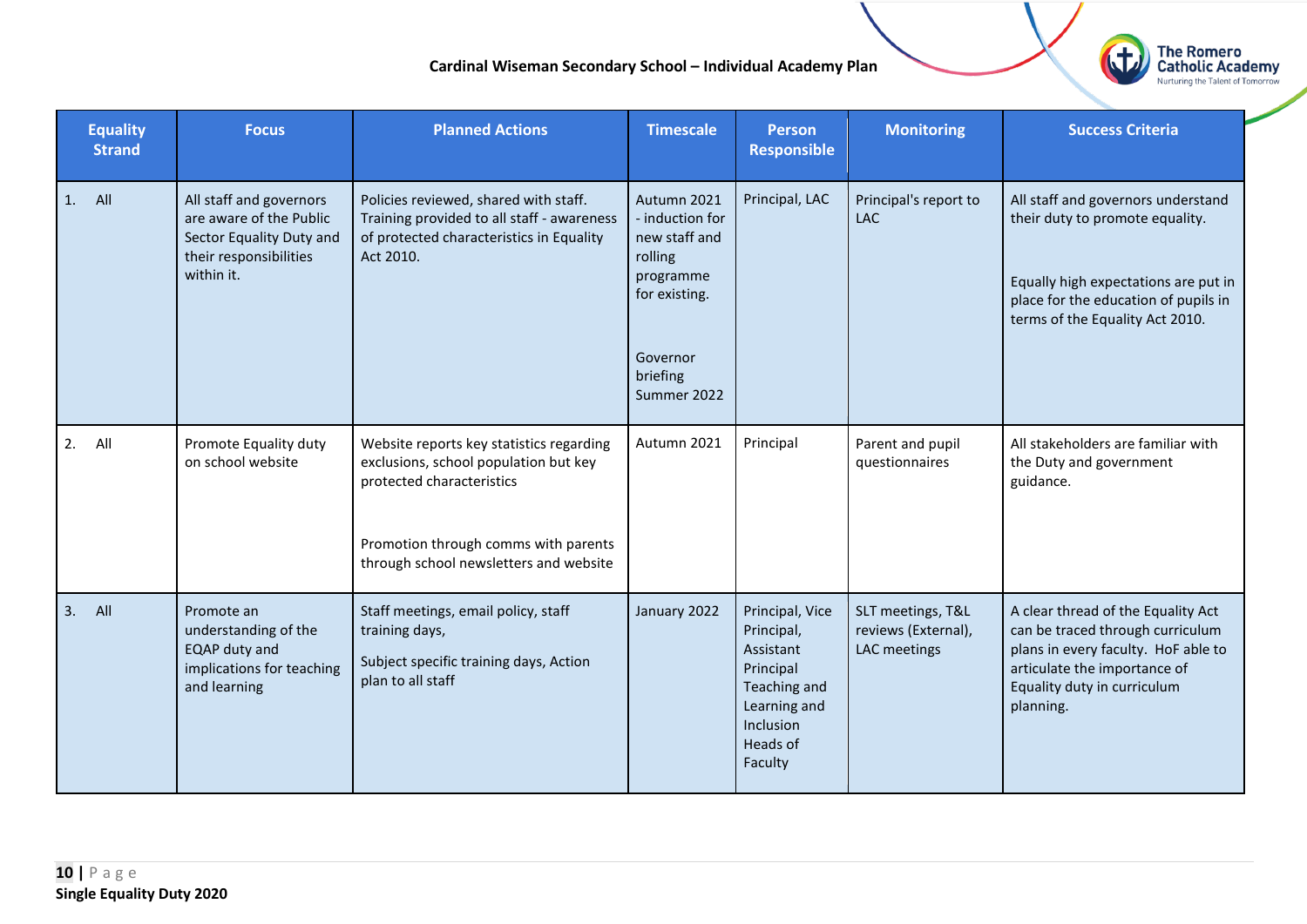

| 4.<br>All | The Romero Academy<br>Policy reflects<br>compliance with the<br>Equality Duty. The policy<br>should be read alongside<br>the Accessibility Plan &<br>Audit 2019 and other<br>relevant policies. | Policies should be evaluated for their<br>compliance and cross referenced with<br>Equality Duty.                                                                                                                                                                                                                                                                          | Autumn 2021          | Principal                                                                                    | LAC                                                                                                      | Policies reflect compliance with<br>Equality Duty/Plan.                                                                                                                                                                                                   |
|-----------|-------------------------------------------------------------------------------------------------------------------------------------------------------------------------------------------------|---------------------------------------------------------------------------------------------------------------------------------------------------------------------------------------------------------------------------------------------------------------------------------------------------------------------------------------------------------------------------|----------------------|----------------------------------------------------------------------------------------------|----------------------------------------------------------------------------------------------------------|-----------------------------------------------------------------------------------------------------------------------------------------------------------------------------------------------------------------------------------------------------------|
| 5.<br>All | The curriculum                                                                                                                                                                                  | Key subjects such as RE/PSHE/RSE reflect<br>a curriculum that engenders tolerance<br>and understanding of communities<br>(including, LGBT, ethnic minority<br>communities and those with a disability).<br>HoF will ensure curriculum with<br>historical or literary connections will<br>review texts to ensure delivery meets<br>the expectations set out in the policy. | Autumn 2021          | Principal, Vice<br>Principal,<br><b>Assistant Head</b><br>Curriculum,<br>Heads of<br>Faculty | Monitoring, book<br>Scrutiny, Learning<br>Walks, pupil voice,<br>tutor time reviews,<br>Assembly reviews | The curriculum links to the<br>Havelock values and RRS approach.<br>This is evident in pupil and staff<br>voice and can be evidenced<br>through short, medium and long<br>term planning.<br>Data will evidence a closing of gaps<br>in vulnerable groups. |
| 6.<br>All | All clubs, special<br>activities, guest<br>speakers, assemblies,<br>sporting competitions,<br>charity fundraising                                                                               | We will ensure that pupils will<br>experience a balanced representation of<br>gender, disability, race and beliefs.                                                                                                                                                                                                                                                       | Termly 2021-<br>2022 | Principal, All<br>teaching staff,<br>support staff<br>and HLTAs                              | Parent questionnaire,<br>SLT reviews, pupil<br>voice group                                               | All pupils will be encouraged to<br>participate in a range of activities.<br>Staff will seek to ensure pupils<br>experience a broad range of<br>speakers and visiting clubs.                                                                              |
| $7.$ All  | Promotion of diversity<br>across the school                                                                                                                                                     | Displays in classrooms, library, posters<br>promote diversity, whole school<br>assemblies, Careers                                                                                                                                                                                                                                                                        | Ongoing              | All teachers<br>and support<br>staff                                                         | Learning walks, SLT<br>review, external<br>reviews, parental<br>bulletin                                 | Pupils, parents and all visitors to<br>the site feel valued.                                                                                                                                                                                              |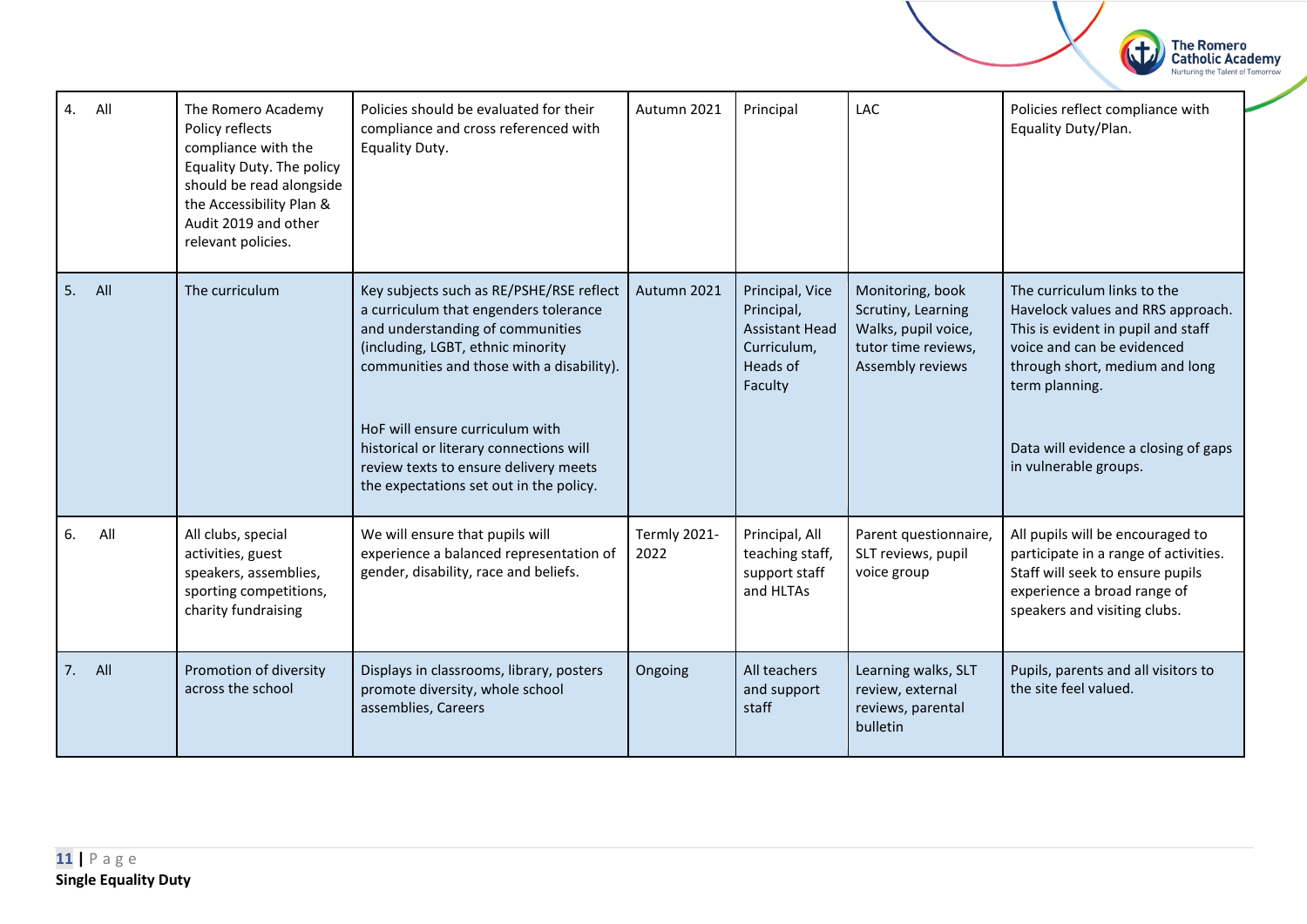| 8.  | Race,<br>Disability,<br>Gender                                     | Pupil attainment at KS3,<br>KS4 and KS5 is regularly<br>monitored and reported<br>by race, gender and<br>disability. Any trends<br>identified will be acted<br>upon to ensure the gap is<br>narrowed. | Data for all pupils is analysed termly by<br>teaching staff and termly in line with<br>whole school data drops led by SLT.<br>Data analysis by sub group is cascaded<br>by the HoF and Heads of year.<br>Information is shared with Governors<br>through the Principal's report. | Termly.                                     | Class teachers,<br>Heads of<br>Faculty, Heads<br>of Year and SLT | <b>Evaluation monitored</b><br>by SLT. Termly report<br>to LAC                                                                                                                       | Individual reviews at a whole<br>school level show the gap is closed<br>for specific groups.                                                                                                                                                                                                       |
|-----|--------------------------------------------------------------------|-------------------------------------------------------------------------------------------------------------------------------------------------------------------------------------------------------|----------------------------------------------------------------------------------------------------------------------------------------------------------------------------------------------------------------------------------------------------------------------------------|---------------------------------------------|------------------------------------------------------------------|--------------------------------------------------------------------------------------------------------------------------------------------------------------------------------------|----------------------------------------------------------------------------------------------------------------------------------------------------------------------------------------------------------------------------------------------------------------------------------------------------|
| 9.  | Race,<br>sexual<br>orientation,<br>gender,<br>religious<br>beliefs | Identify, report and<br>respond to any racist,<br>homophobic,<br>transphobic, sexist or<br>religiously biased<br>incidents.                                                                           | Termly focus on bullying, cyber bullying,<br>behaviour through PSHE, tutor groups,<br>assemblies<br>Student voice group to promote<br>RESPECT as a whole school value and<br>development of the 100% compliance<br>behaviour policy.                                             | Termly                                      | All staff                                                        | Trends noted in<br>weekly SLT reviews of<br>behaviour<br>Termly report to LAC<br>LAC review policies<br>on bullying,<br>behaviour and<br>exclusions<br>School improvement<br>reviews | All incidents are dealt with swiftly<br>Principal will use data to inform<br>staff training and direction of<br>assemblies, behaviour policy and<br>school reviews.<br>Staff are upskilled and confident in<br>dealing with racist, religious,<br>homophobic, transphobic and<br>sexist incidents. |
| 10. | Community<br>cohesion                                              | On-going programme to<br>celebrate diversity and<br>pupil's understanding of<br>a wide range of<br>communities                                                                                        | Range of assemblies to reflect initiatives<br>both local and nationally. Examples may<br>include; black history month,<br>international Women's day, Eid, Diwali,<br>Christmas, Easter                                                                                           | Weekly<br>(assemblies)<br>Termly<br>reviews | All staff and<br>pupils                                          | SLT to review<br>planning for the year<br>to include PSHE<br>programme and<br>assemblies, school<br>events and parental<br>engagement                                                | School community is well<br>established and support by a wide<br>range of stakeholders                                                                                                                                                                                                             |

The Romero<br>Catholic Academy<br>Nurturing the Talent of Tomorrow